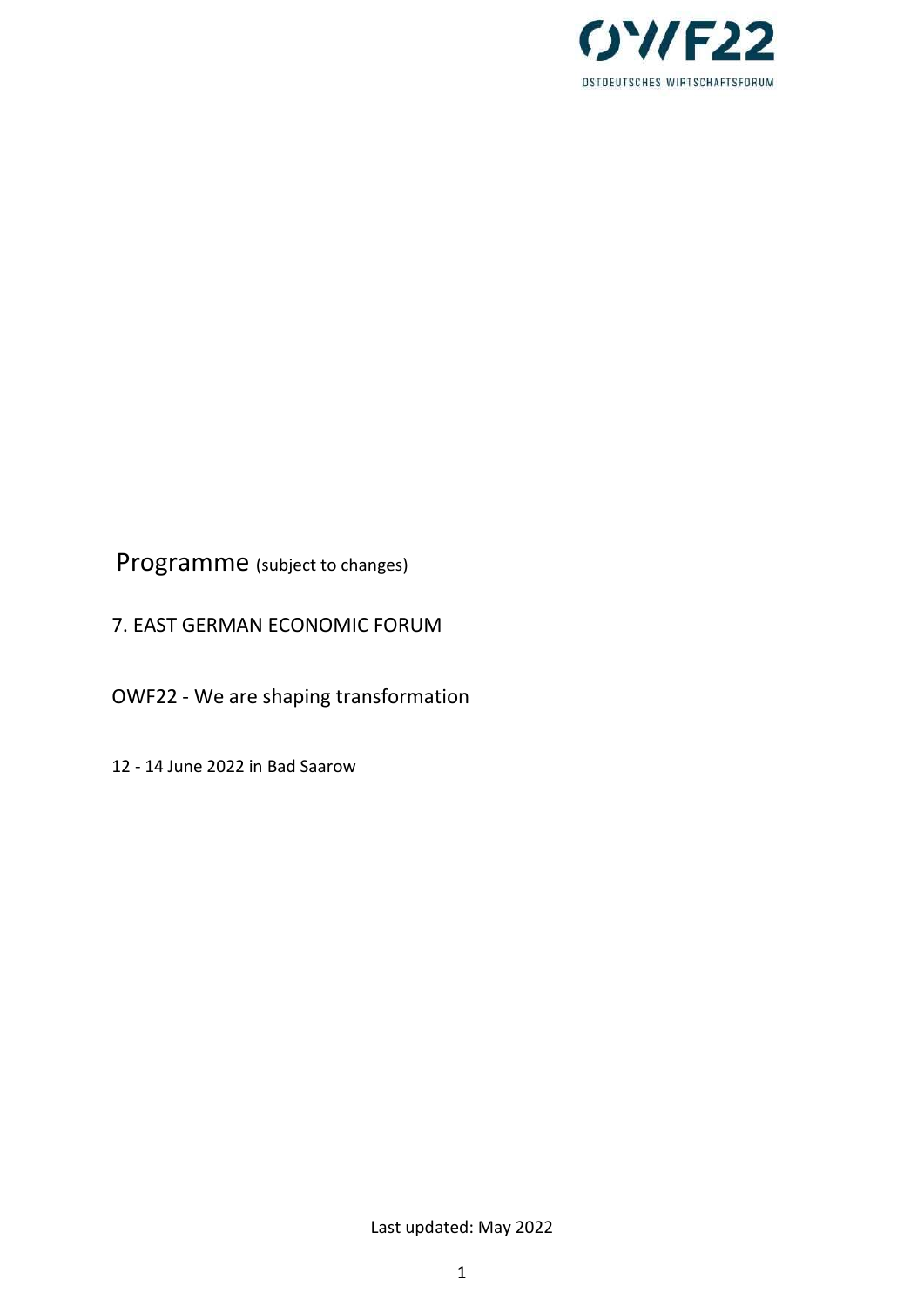

| Sunday, 12 June 2022 |  |  |  |
|----------------------|--|--|--|
|----------------------|--|--|--|

| $1 \text{ pm} - 5 \text{ pm}$ | Transformation matchmaking:                                                                                       |
|-------------------------------|-------------------------------------------------------------------------------------------------------------------|
|                               | <b>Welcome and opening</b>                                                                                        |
|                               | Thomas Kralinski, State Secretary, Saxon State Ministry for<br><b>Economic Affairs, Labour and Transport</b>      |
|                               | Bodo Ramelow, Prime Minister of Thuringia                                                                         |
|                               | Ute E. Weiland, CEO Germany - Land of Ideas and Organiser<br><b>OWF</b>                                           |
|                               | Start-up meets companies meets politics                                                                           |
|                               | Carsten Schneider, Minister of State and Federal<br><b>Commissioner for East Germany</b>                          |
|                               | In partnership with the Digital Hub Initiative by the Federal<br>Ministry for Economic Affairs and Climate Action |
| 6 pm - 6.15 pm                | <b>Welcome and opening</b>                                                                                        |
|                               | Frank Nehring, OWF President                                                                                      |
|                               | Ute E. Weiland, CEO Germany - Land of Ideas and Organiser<br><b>OWF</b>                                           |
| $6.15$ pm $-7$ pm             | Keynote   Q&A                                                                                                     |
|                               | <b>Shaping transformation</b>                                                                                     |
|                               | <b>Chancellor Olaf Scholz</b>                                                                                     |
| $7$ pm $- 7.30$ pm            | Presentation of the VORSPRUNG 22 award winners                                                                    |
|                               | Matthias Platzeck, former Prime Minister of Brandenburg<br>and Jury Chairman of the VORSPRUNG award               |
| $7.30$ pm $-11$ pm            | Barbecue on the lake terrace                                                                                      |
|                               | Hotel Esplanade Resort & Spa, Bad Saarow                                                                          |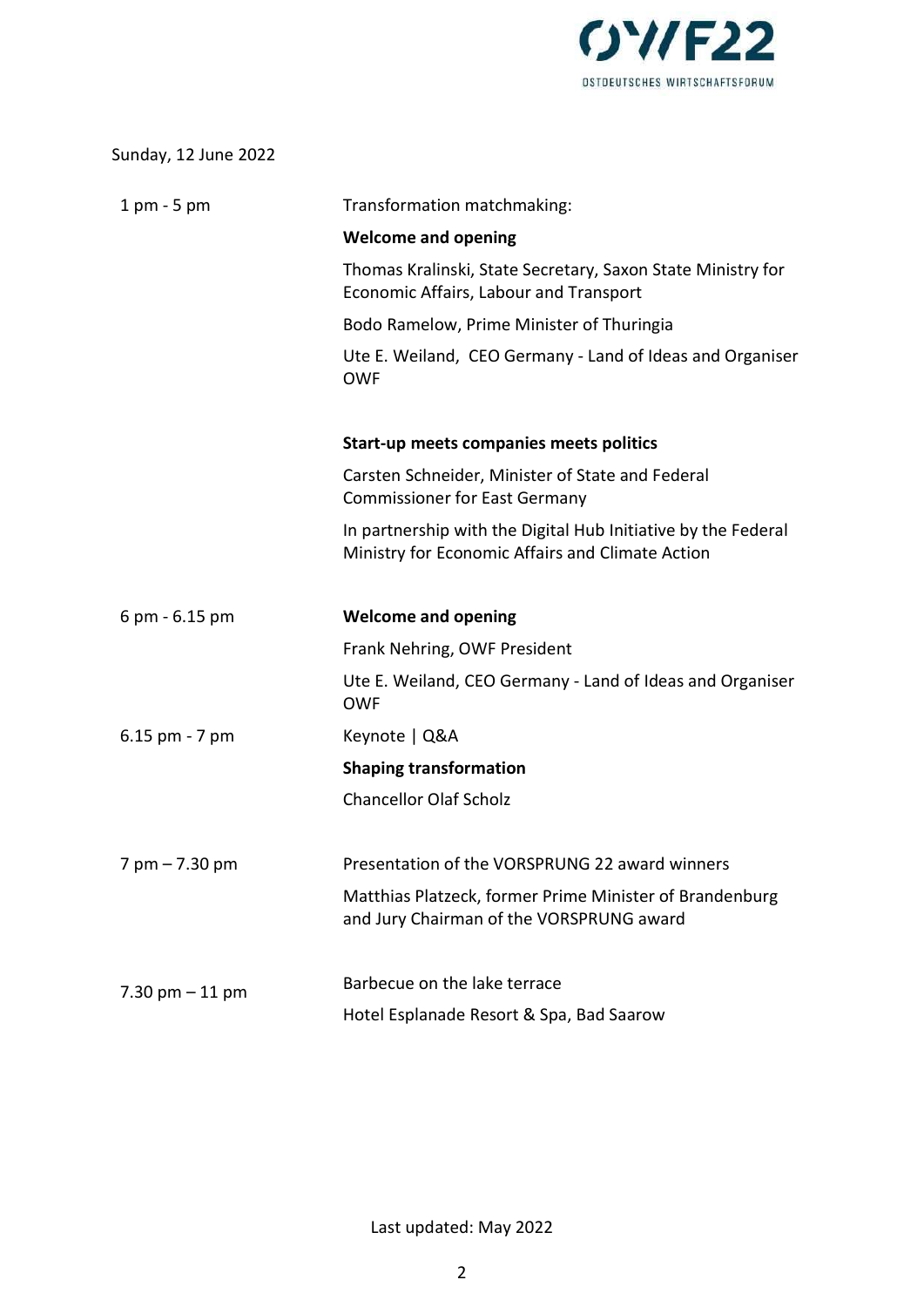

| Monday, 13 June 2022 | First day of the conference                                                                                  |
|----------------------|--------------------------------------------------------------------------------------------------------------|
| 7.45 am - 8.45 am    | Working breakfast in partnership with Contemporary<br>Amperex Technology Co., Limited (CATL) (by invitation) |
|                      | Working breakfast with CMS Hasche Sigle (by invitation)                                                      |
| 9 am - 9.05 am       | <b>Welcome and introduction</b>                                                                              |
|                      | Ute E. Weiland, CEO Germany - Land of Ideas and Organiser<br><b>OWF</b>                                      |
| 9.05 am - 9.40 am    | Speech   Q&A                                                                                                 |
|                      | <b>Economic policy for successful transformation</b>                                                         |
|                      | Dr Robert Habeck, Federal Minister for Economic Affairs<br>and Climate Action                                |
|                      | Moderator: Gerald Braunberger, Editor F.A.Z.                                                                 |
| 9.40 am - 9.55 am    | <b>Impulse from science</b>                                                                                  |
|                      | Professor Dr Michael Hüther, Director of the German<br>Economic Institute (IW)                               |
| 9.55 am - 10.05 am   | Impulse from the economy                                                                                     |
|                      | Stefan Kapferer, Chair of the Board of Directors, 50Hertz<br><b>Transmission GmbH</b>                        |
| 10.05 am - 10.15 am  | Presentation                                                                                                 |
|                      | Can East Germany achieve transformation? Results of the<br>2022 OWF transformation barometer                 |
|                      | Janina Mütze, Founder and Managing Director, Civey GmbH                                                      |
| 10.15 am - 10.45 am  | Coffee break                                                                                                 |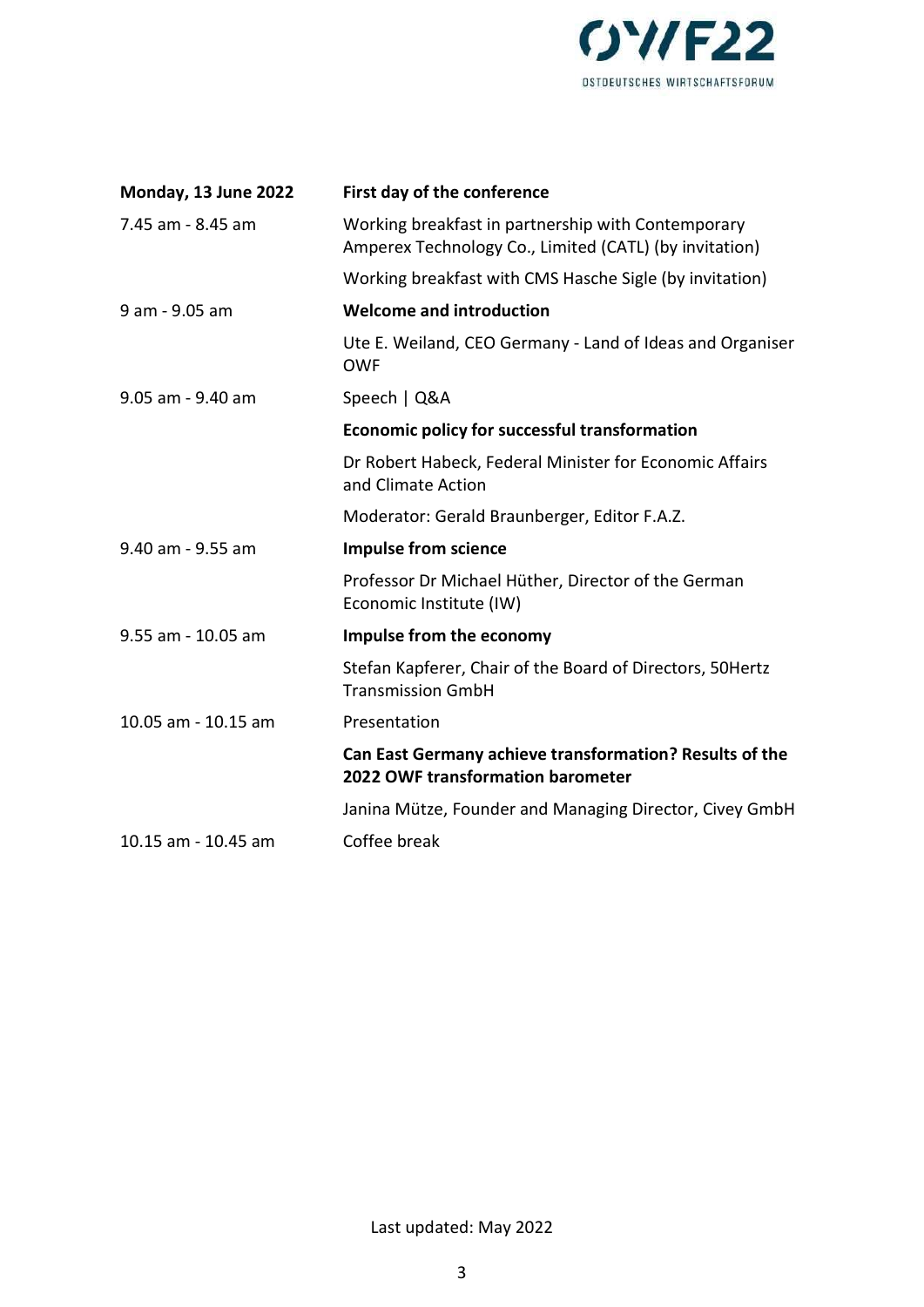

| 10.45 am - 11.00 am           | Innovation                                                                                                                                                        |
|-------------------------------|-------------------------------------------------------------------------------------------------------------------------------------------------------------------|
|                               | 2 years of Tesla: What have we learnt?                                                                                                                            |
|                               | Professor Dr Jörg Steinbach, Minister for the Economy,<br>Labour and Energy in Brandenburg                                                                        |
| 11.00 am - 12.15 pm           | Panel                                                                                                                                                             |
|                               | Big players: How international additions are accelerating<br>transformation in East Germany                                                                       |
|                               | Sven Schulze, Minister for the Economy, Tourism,<br>Agriculture and Forestry in Saxony-Anhalt                                                                     |
|                               | Wolfgang Tiefensee, Minister for the Economy, Science and<br>Digital Society in Thuringia                                                                         |
|                               | Christin Eisenschmid, Managing Director, Intel Deutschland<br>GmbH                                                                                                |
|                               | Dr Robert Hermann, Managing Director, Germany Trade<br>and Invest - Gesellschaft für Außenwirtschaft und<br>Standortmarketing mbH (GTAI)                          |
|                               | Matthias Zentgraf, President, Contemporary Amperex<br>Technology Co., Limited (CATL)                                                                              |
|                               | Moderator: Gerald Braunberger, Editor F.A.Z.                                                                                                                      |
| 12.15 pm - 1 pm               | Panel                                                                                                                                                             |
|                               | Think big! Why cooperation between federal countries<br>strengthens East Germany                                                                                  |
|                               | Martin Dulig, State Minister for the Economy, Labour and<br>Traffic in Saxony                                                                                     |
|                               | Thomas Einsfelder, Managing Director, Investment and<br>Marketing Corporation Saxony-Anhalt (IMG)                                                                 |
|                               | Jürgen Fuchs, Chairman of the Board, BASF Schwarzheide<br>GmbH                                                                                                    |
|                               | Dr Steffen Kammradt, Managing Director, The Economic<br>Development Agency Brandenburg (WFBB)                                                                     |
|                               | Moderator: Silke Poppe, Director of the New States<br>Department, Germany Trade and Invest - Gesellschaft für<br>Außenwirtschaft und Standortmarketing mbH (GTAI) |
| $1 \text{ pm} - 2 \text{ pm}$ | Lunch break   Meet the speakers                                                                                                                                   |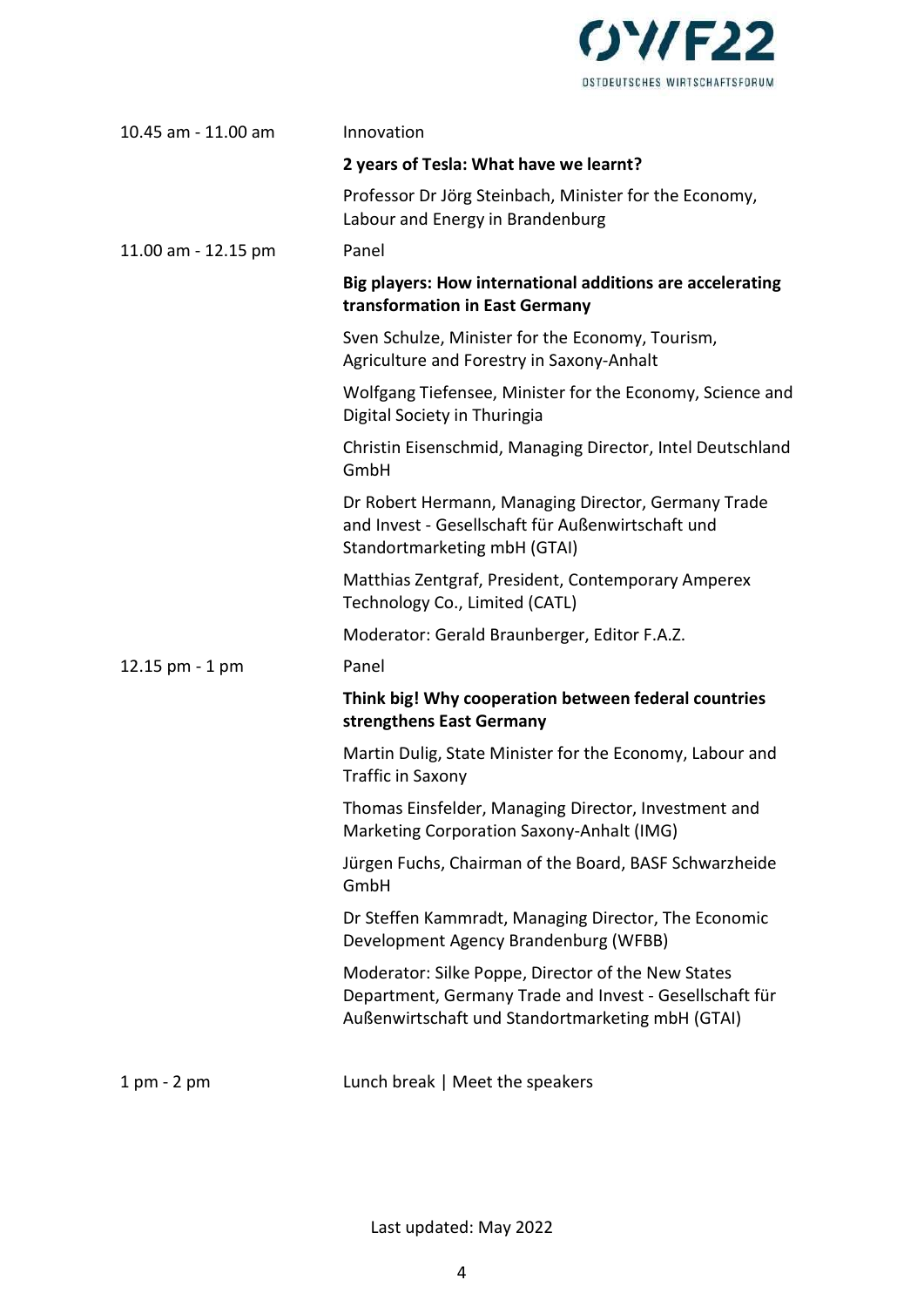

| 2 pm - 2.20 pm    | Ideas sprint: Innovation made in East Germany                                                                       |
|-------------------|---------------------------------------------------------------------------------------------------------------------|
|                   | Built on sandy ground - The recyclable house                                                                        |
|                   | ProtosG - the mobile eye centre against the shortage of<br>doctors in structural change                             |
|                   | Dr Simo Murovski, ophthalmologist and entrepreneur,<br>founder of ProtosG                                           |
|                   | AgroSolar - the slightly different sector coupling                                                                  |
|                   | Markus Haastert, CEO, AgroSolar Europe GmbH                                                                         |
| 2.20 pm - 2.25 pm | Impulse on "Energy" deep dive                                                                                       |
|                   | Holger Lösch, Deputy Director General BDI e.V.                                                                      |
| 2.25 pm - 2.40 pm | Interview on deep dive "Digitalisation"                                                                             |
|                   | Dr Katrin Leonhardt, Chair of the Board, Sächsische<br>Aufbaubank - Förderbank,                                     |
|                   | in conversation with                                                                                                |
|                   | Christian Pegel, Minister for Internal Affairs, Construction<br>and Digitalisation in Mecklenburg-West Pomerania    |
| 2.40 pm - 2.45 pm | Interview on deep dive "Skilled workers"                                                                            |
|                   | Reinhardt Meyer, Minister for Economics, Infrastructure,<br>Tourism and Labour in Mecklenburg-Vorpommern            |
|                   | In conversation with                                                                                                |
|                   | Ralf Sippel, Member of the Executive Board, zebra©   group<br>GmbH                                                  |
| $2.45$ pm $-5$ pm | 3 parallel deep dives on the topics:                                                                                |
|                   | Climate neutrality versus security of supply:<br>How the cards are being reshuffled in the energy<br>transformation |
|                   | Jürgen Fuchs, Chairman of the Board, BASF Schwarzheide<br>GmbH                                                      |
|                   | Ulf Heitmüller, Chair of the Board, VNG AG                                                                          |
|                   | Thomas Horn, CEO, The Saxony Trade & Invest Corporation                                                             |
|                   | Stefan Kapferer, Chair of the Board of Directors, 50Hertz<br><b>Transmission GmbH</b>                               |
|                   | Holger Lösch, Deputy Director General BDI e.V.                                                                      |
|                   | Dr Stephan Lowis, Chair of the Board, envia Mitteldeutsche<br>Energie AG                                            |
|                   | Dr Alexander Montebaur, Chair of the Board, E.DIS AG                                                                |
|                   | Anika Nicolaas Ponder, Director of the Sustainability and                                                           |
|                   | Last updated: May 2022                                                                                              |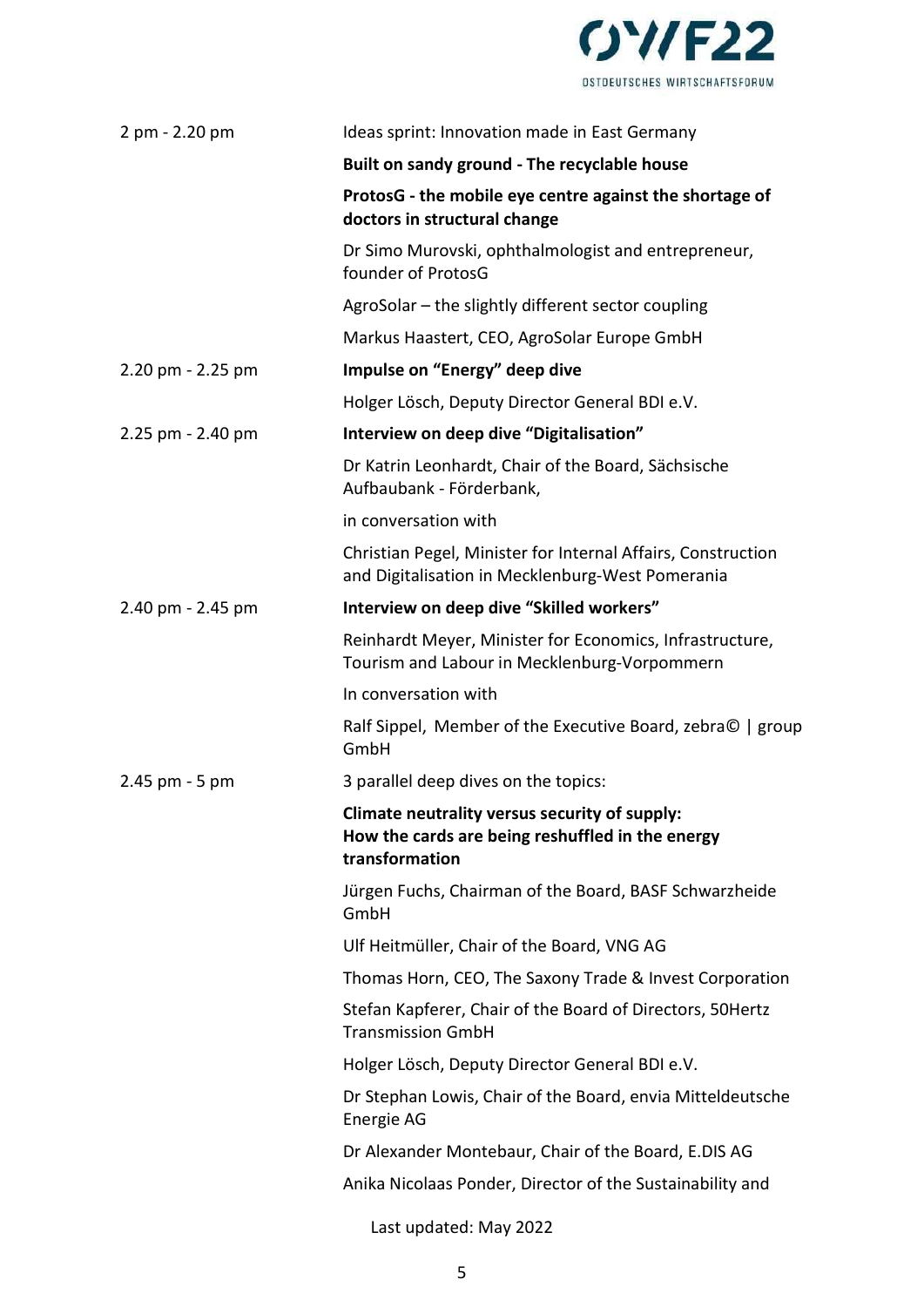

# Innovation Department, IKEM - Institut für Klimaschutz, Energie und Mobilität e. V.

Moderator: Sven Astheimer, Business Editor, Head of Department Companies, Frankfurter Allgemeine Zeitung (F.A.Z.)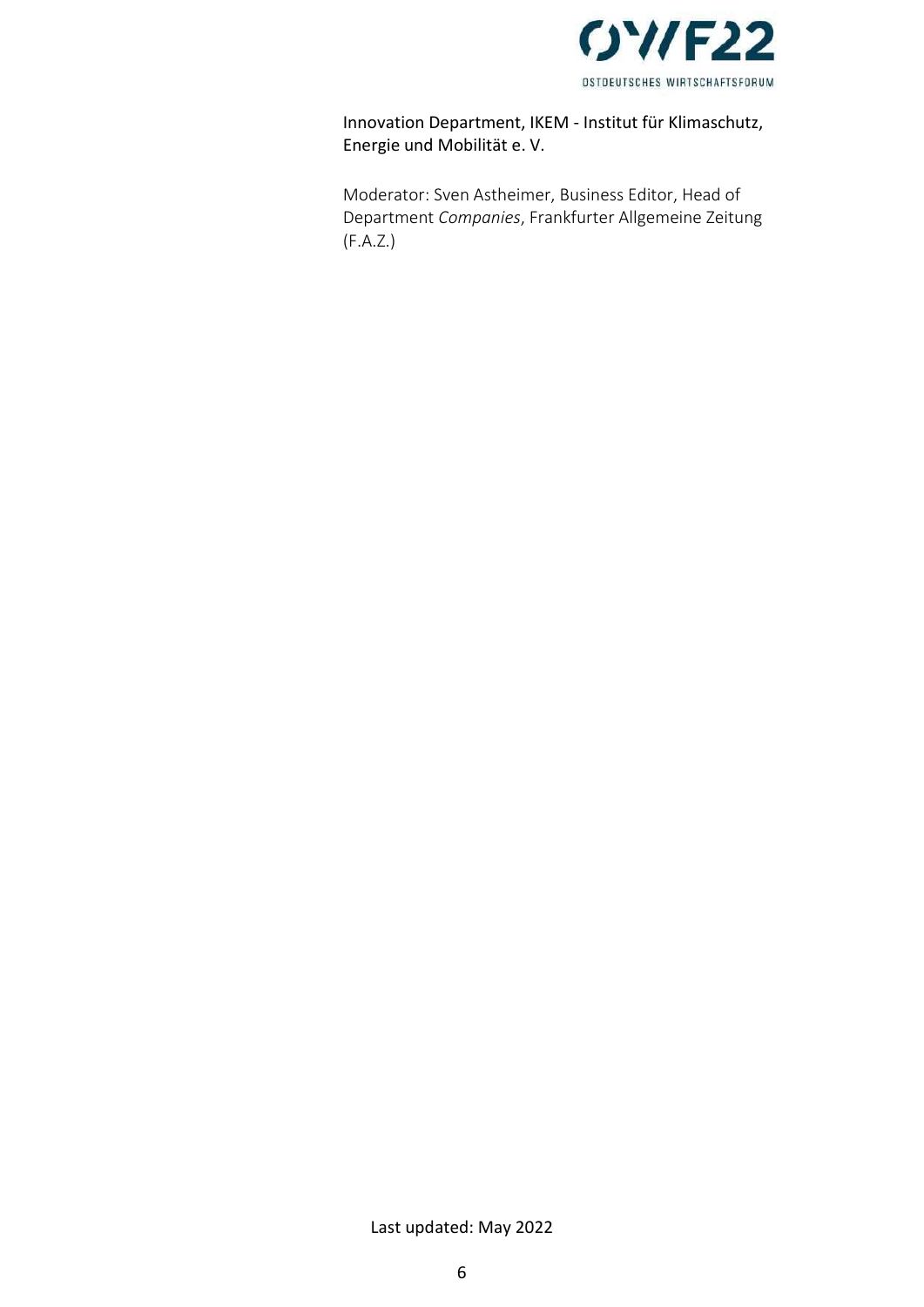

#### Paradigm shift in administration: Public institutions on the path to digital transformation

Christian Pegel, Minister for Internal Affairs, Construction and Digitalisation in Mecklenburg-West Pomerania

Dr Julia Borggräfe, Associate Partner, Metaplan® - Gesellschaft für Planung und Organisation mbH

Andreas Brohm, Mayor of the town community of Tangerhütte

Dr Katrin Leonhardt, Chair of the Board, Sächsische Aufbaubank - Förderbank

Professor Dr Thomas Meuche, Director of the Centre of Excellence for Digital Management, Hof University

Moderator: Jens-Rainer Jänig, CEO mc-Quadrat

## Education, further training, integration: Where will tomorrow's skilled workers come from?

Reinhardt Meyer, Minister for Economics, Infrastructure, Tourism and Labour in Mecklenburg-Vorpommern

Thomas Einsfelder, Managing Director, Investment and Marketing Corporation Saxony-Anhalt IMG)

Dr Steffen Kammradt, Managing Director, Economic Development Agency Brandenburg (WFBB)

Nora Schmidt-Kesseler, General Manager, Association of the Chemical Industry e. V., North East State Association (VCI North East)

Ralf Sippel, Board Member, zebra© | group GmbH

Frank Wernecke, Managing Director, DroneMasters Boost GmbH

Moderator: Johannes Pauen, Consultant and Coach KopfHandHerz GmbH Berlin

| $5.10 \text{ pm}$ - 5.30 pm | <b>Plenary summary session</b>           |
|-----------------------------|------------------------------------------|
| 7.30 pm - open end          | OWF dinner<br>Theater am See, Bad Saarow |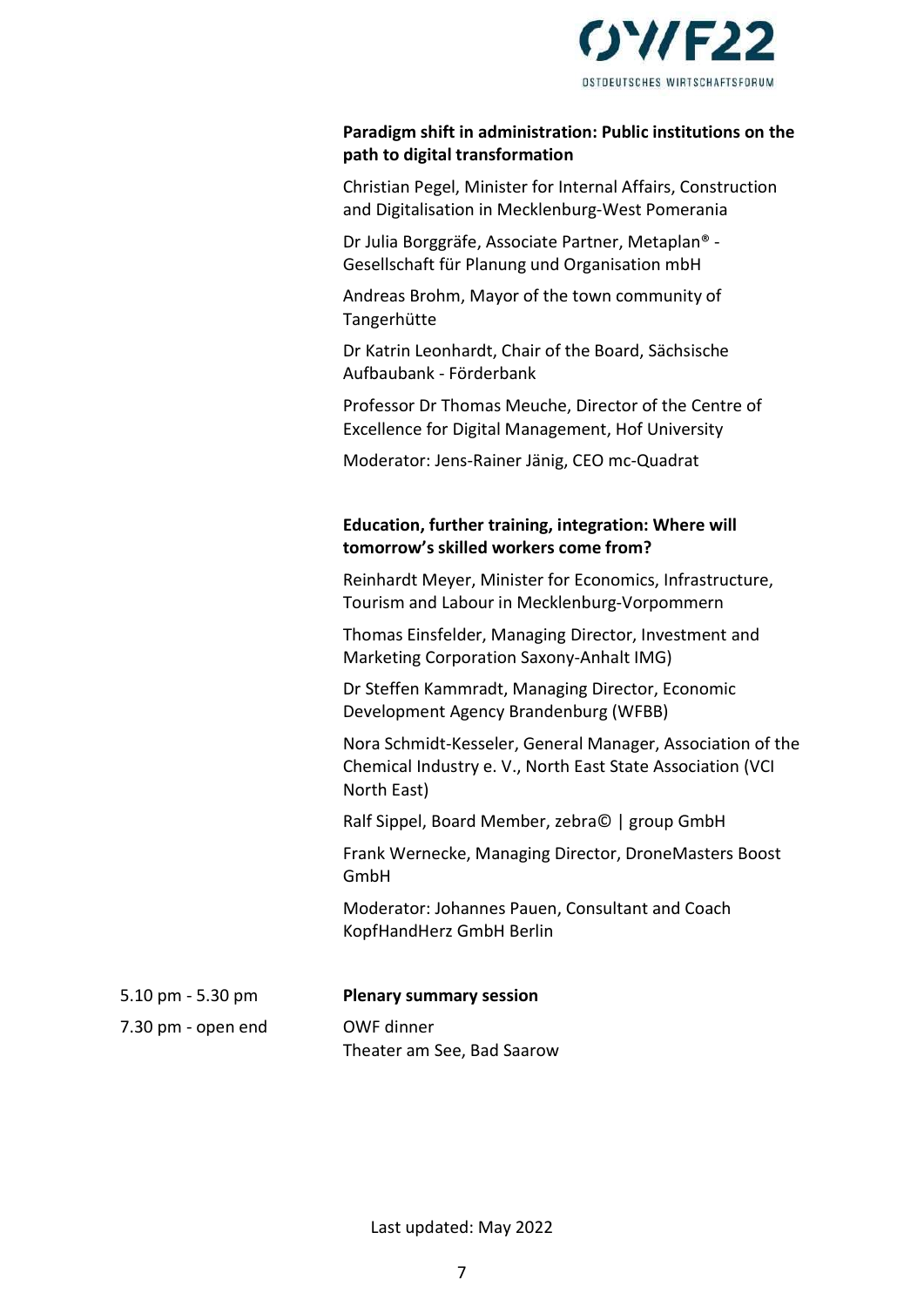

| Tuesday, 14 June 2022 | Second day of the conference                                                                                                                               |
|-----------------------|------------------------------------------------------------------------------------------------------------------------------------------------------------|
| 7.45 am - 8.45 am     | Working breakfast in partnership with Germany Trade and<br>Invest - Gesellschaft für Außenwirtschaft und<br>Standortmarketing mbH (GTAI) (by invitation)   |
| 9 am - 9.05 am        | Welcome and introduction to the day                                                                                                                        |
|                       | Frank Nehring, OWF President                                                                                                                               |
| 9.05 am - 9.15 am     | Presentation                                                                                                                                               |
|                       | East German elites: Where did they go?                                                                                                                     |
|                       | Professor Olaf Jacobs, Producer,<br>Hoferichter & Jacobs GmbH                                                                                              |
| 9.15 am - 10 am       | Impulse   Panel                                                                                                                                            |
|                       | Leadership and transformation: Change starts with our<br>mindset                                                                                           |
|                       | Carsten Schneider, Minister of State and Federal<br><b>Commissioner for East Germany</b>                                                                   |
|                       | Jan Bredack, Founder and Chair of the Board, Veganz Group<br>AG                                                                                            |
|                       | Constanze Buchheim, Managing Director, i-potentials GmbH                                                                                                   |
|                       | Professor Dr Katharina Riedel, Rector of the University of<br>Greifswald                                                                                   |
|                       | Bodo Rodestock, Member of the Executive Board, Finance,<br>Human Resources and IT                                                                          |
|                       | Moderator: Professor Dr Jörg Ritter, Egon Zehnder<br><b>International GmbH</b>                                                                             |
| 10 am - 10.20 am      | Short introduction to the Expert Labs                                                                                                                      |
|                       | Best-practice examples of successful transformation                                                                                                        |
|                       | Moderation: Ute E. Weiland, CEO Germany - Land of Ideas<br>and Organiser OWF                                                                               |
| 10.20 am - 11.50 am   | <b>Parallel Expert Labs</b>                                                                                                                                |
|                       | Leadership and company culture in transformation<br>$\vert$<br>processes: in partnership with Egon Zehnder<br><b>International GmbH</b>                    |
|                       | II) NeoCity - Blueprint for the structure boom region of<br>East Germany?! - in partnership with Drees & Sommer<br>SE and Alpine Finanz Bau GmbH           |
|                       | III) Global trade and supply chains in partnership with<br>Germany Trade and Invest - Gesellschaft für<br>Außenwirtschaft und Standortmarketing mbH (GTAI) |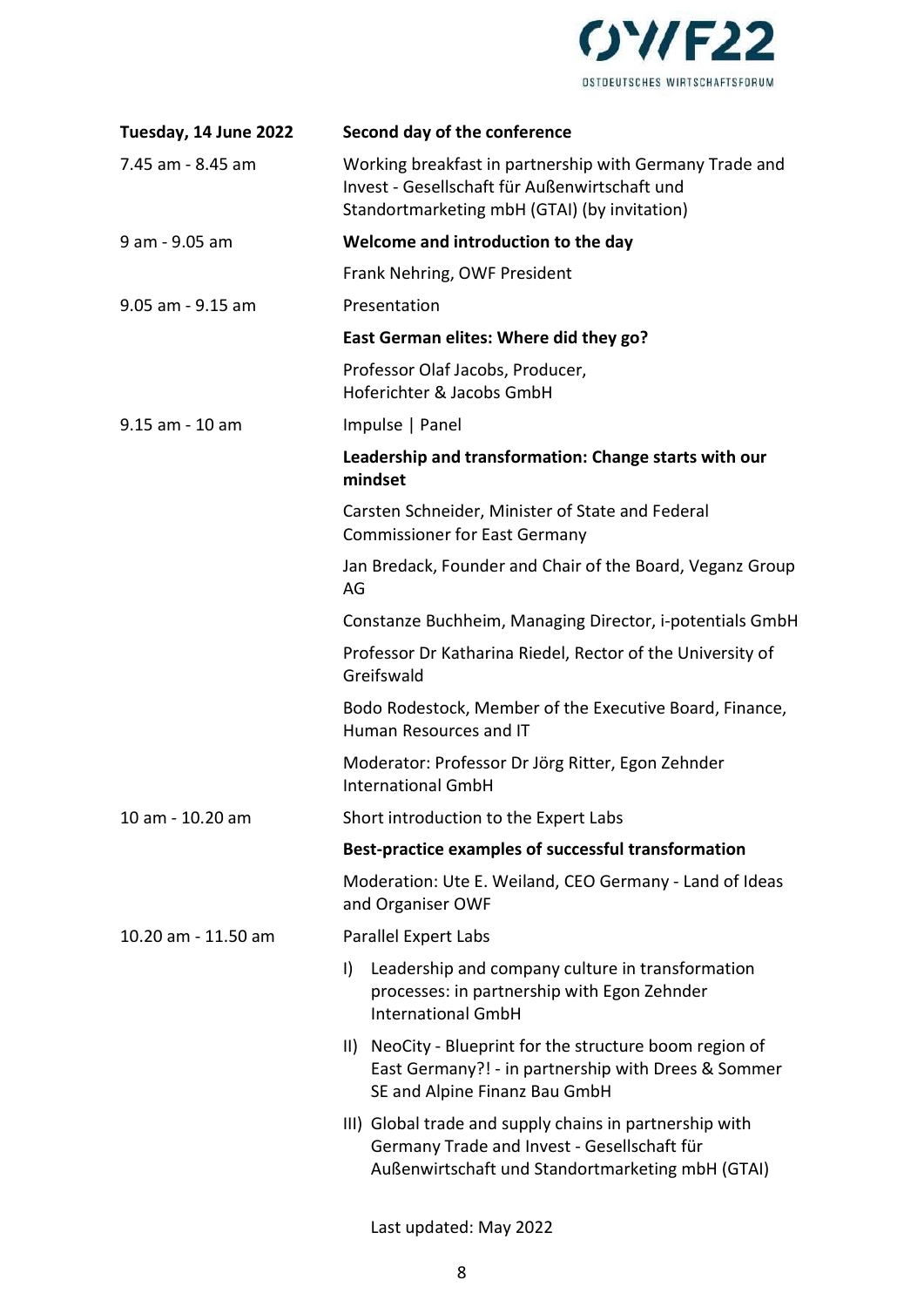

IV) Data-based urban development: Basis for new business models in partnership with mc-quadrat and CLB Berlin GmbH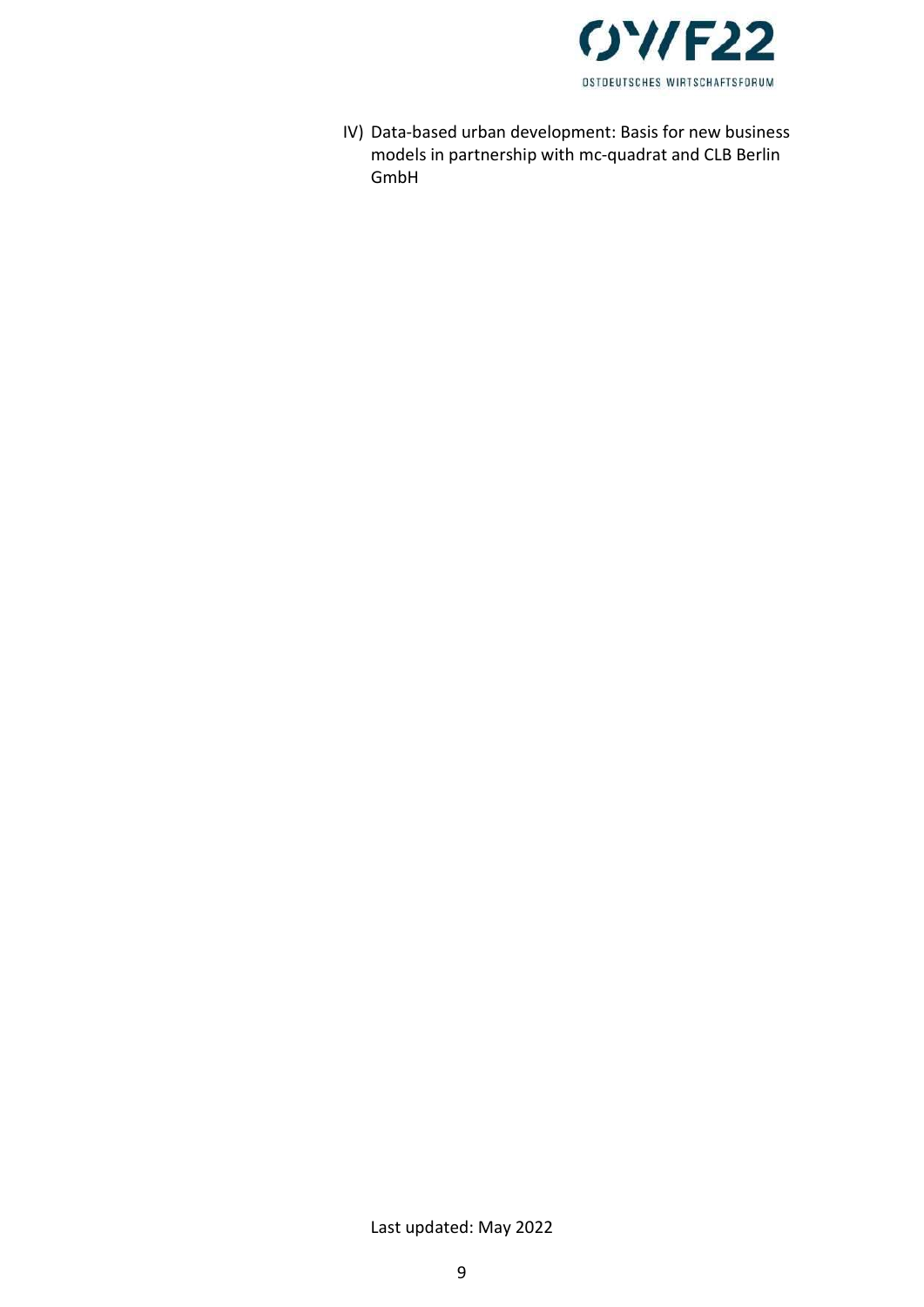

| 11.50 am - 12.20 pm | <b>Plenary summary session</b>                                                                                          |
|---------------------|-------------------------------------------------------------------------------------------------------------------------|
| 12.20 pm - 12.40 pm | Ideas sprints: Innovation made in East Germany                                                                          |
|                     | Built on sandy ground? The recyclable house                                                                             |
|                     | Dr Gerhard Dust, Founder & CEO, Polycare Research<br>Technology GmbH & Co. KG                                           |
|                     | What can the economy do to strengthen democracy?                                                                        |
|                     | Elisabeth Niejahr, Managing Director, THE HERTIE<br><b>FOUNDATION</b>                                                   |
| 12.40 pm - 1.45 pm  | Lunch break   Meet the speakers                                                                                         |
| 1.45 pm - 2.45 pm   | Panel                                                                                                                   |
|                     | Spin-off companies: How new medium-sized companies<br>are springing up from science and research                        |
|                     | Marina Heimann, Managing Director, futureSAX GmbH                                                                       |
|                     | Christiane Kilian, Deputy Board Chair, Stiftung für<br>Technologie, Innovation und Forschung Thüringen (STIFT)          |
|                     | Anke Siegmeier, Managing Director, OptoNet e.V.                                                                         |
|                     | Professor Dr Stephan Stubner, Rector of the<br>Handelshochschule Leipzig, HHL Graduate School of<br>Management          |
|                     | Dr Matthias Beier, CEO, SPACEOPTIX GmbH                                                                                 |
|                     | Moderator: Sven Astheimer, Business Editor, Head of<br>Department Companies, Frankfurter Allgemeine Zeitung<br>(F.A.Z.) |
| 2.45 pm - 3.55 pm   | Structural change                                                                                                       |
|                     | Creating new perspectives for regional transformation                                                                   |
|                     | Dr Dietmar Woidke, Minister President of Brandenburg                                                                    |
|                     | Markus Brügmann, CEO, Rock Tech Lithium Guben GmbH                                                                      |
|                     | Thorsten Kramer, Chair of the Board, Lausitz Energie<br>Bergbau AG and Lausitz Energie Kraftwerke AG (requested)        |
|                     | Moderator: Frank Nehring, President OWF                                                                                 |
| $3.55$ pm - 4 pm    | <b>Forecast   Farewell</b>                                                                                              |
|                     | Ute E. Weiland, CEO Germany - Land of Ideas and Organiser<br><b>OWF</b>                                                 |